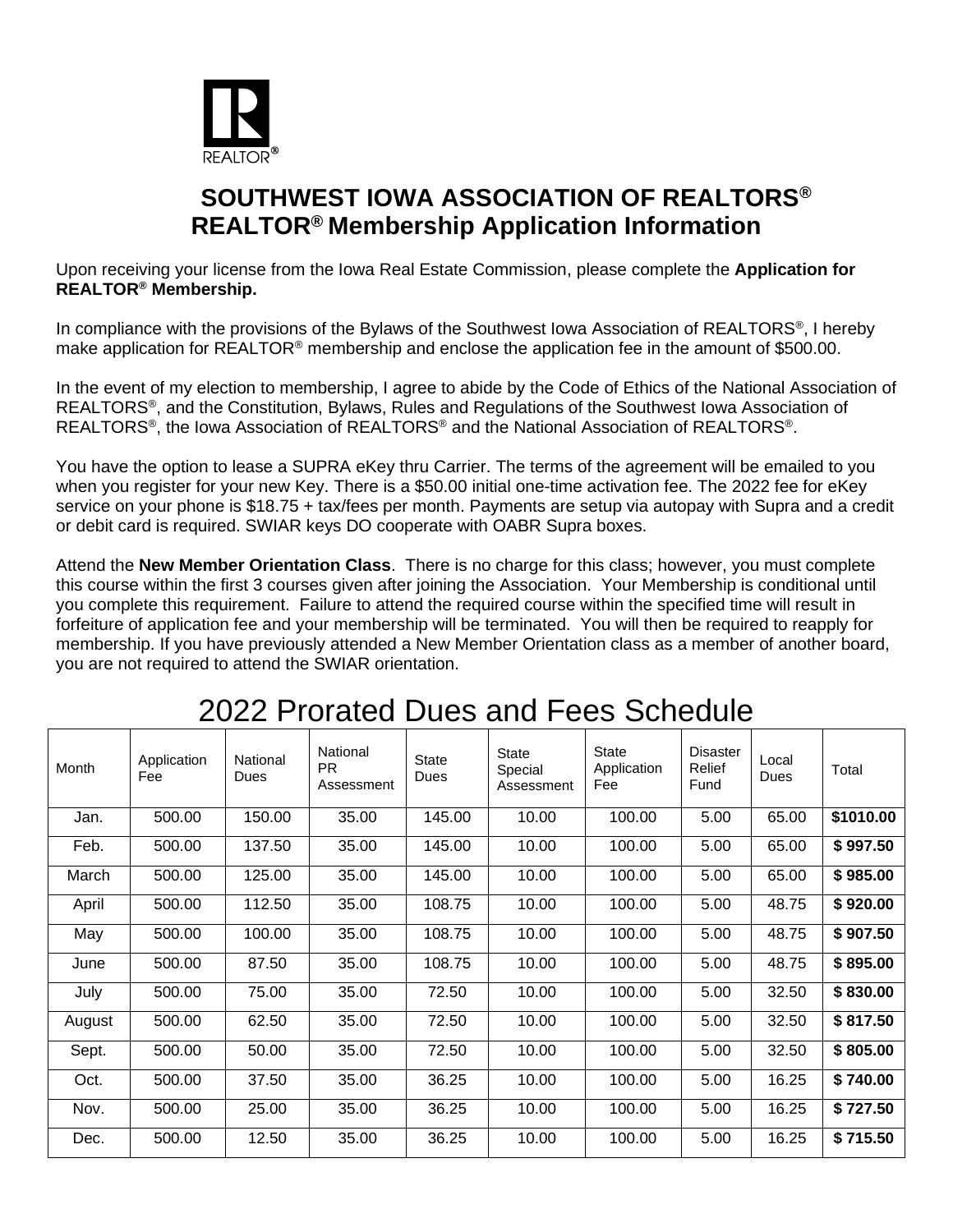## **SOUTHWEST IOWA ASSOCIATION OF REALTORS® APPLICATION FOR REALTOR® MEMBERSHIP**

| I hereby apply for REALTOR® Membership in the Southwest Iowa Association of REALTORS®, Inc.                                                                                         |                                                                                                                                                           |
|-------------------------------------------------------------------------------------------------------------------------------------------------------------------------------------|-----------------------------------------------------------------------------------------------------------------------------------------------------------|
|                                                                                                                                                                                     |                                                                                                                                                           |
| Name as you would like it to appear in the MLS__________________________________                                                                                                    |                                                                                                                                                           |
|                                                                                                                                                                                     |                                                                                                                                                           |
|                                                                                                                                                                                     |                                                                                                                                                           |
|                                                                                                                                                                                     |                                                                                                                                                           |
| $---Or---$<br>*lowa Appraisal License #: __________________________________ Exp. Date _________                                                                                     |                                                                                                                                                           |
| *Date of Birth ______________________________                                                                                                                                       |                                                                                                                                                           |
|                                                                                                                                                                                     |                                                                                                                                                           |
|                                                                                                                                                                                     |                                                                                                                                                           |
|                                                                                                                                                                                     |                                                                                                                                                           |
|                                                                                                                                                                                     |                                                                                                                                                           |
|                                                                                                                                                                                     |                                                                                                                                                           |
| *Other than English, do you speak any other language(s)? _______________________                                                                                                    |                                                                                                                                                           |
| *Primary Field of Business, e.g., Residential, Commercial, Property Management                                                                                                      |                                                                                                                                                           |
| What REALTOR professional designations do you hold? (If Any)                                                                                                                        |                                                                                                                                                           |
| <b>GRI - Graduate, REALTORS Institute</b><br><b>CRS</b> - Certified Residential Specialist, RMNI<br><b>Women's Council of REALTORS</b><br><b>SRES Senior Real Estate Specialist</b> | <b>RLI - Realtor Land Institute</b><br>CRB - Certified Real Estate Broker<br>___ MAI - Master Appraisal Institute<br><b>E-Pro Electronic Professional</b> |
| Are you a current or former member of the Southwest Iowa Association of REALTORS <sup>®</sup> or any other                                                                          |                                                                                                                                                           |
| (If yes) Did you pay NAR and/or IAR dues there this year? Yes ___ No                                                                                                                |                                                                                                                                                           |
| Have you previously completed a New Member Orientation Course with another Board? Figs Theody                                                                                       |                                                                                                                                                           |
| Are you registered to Vote? __Yes__ No (If no, please register at www.swiar.org, Legislative tab)<br><b>Please Download the Call for Action Apply to the EAI TODR" to 20044</b>     |                                                                                                                                                           |

**Please Download the Call for Action App – text "REALTORS" to 30644**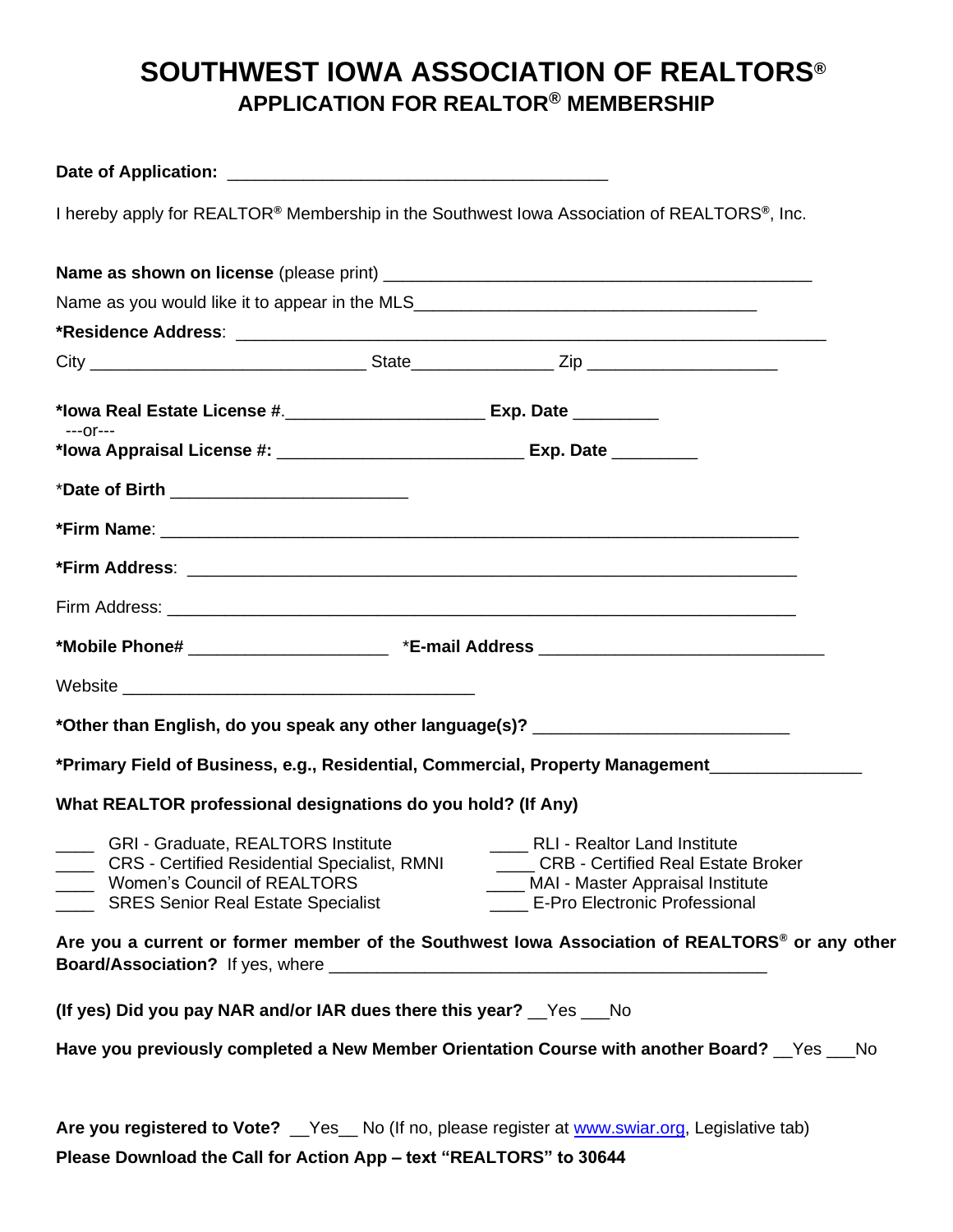**Are there now, or have there been within the past five years, any complaints against you or the firm with which you have been associated before any state real estate regulatory or any other agency of government?** \_\_\_\_\_\_\_\_\_\_\_\_\_\_\_\_\_\_\_\_\_\_\_\_\_\_\_\_\_\_\_\_\_\_\_\_\_\_\_\_\_\_\_\_\_\_\_\_\_

|                                                                                                      |                                                                                                                             | Has your real estate license, in this or any other state, been suspended or revoked?<br>Set Set Section 2015 and detail the set of such action and detail the circumstances)                                                                           |  |  |  |  |  |  |  |  |
|------------------------------------------------------------------------------------------------------|-----------------------------------------------------------------------------------------------------------------------------|--------------------------------------------------------------------------------------------------------------------------------------------------------------------------------------------------------------------------------------------------------|--|--|--|--|--|--|--|--|
| Have you ever been convicted of a felony? __Yes __No                                                 |                                                                                                                             |                                                                                                                                                                                                                                                        |  |  |  |  |  |  |  |  |
|                                                                                                      |                                                                                                                             | In what other business have you been engaged? __________________________________                                                                                                                                                                       |  |  |  |  |  |  |  |  |
| _____Board of Directors _______________Safety Committee<br>___Finance Committee _______MLS Committee | Would you like to be active in Board leadership? What areas interest you?<br>____ RPAC Committee ________ YPN/Fun Committee | <b>Education Committee</b><br>__Golf Bash Committee<br><b>____Diversity Committee</b>                                                                                                                                                                  |  |  |  |  |  |  |  |  |
|                                                                                                      |                                                                                                                             | PERSONAL DATA (OPTIONAL) - INFORMATION SUPPLIED IS NOT REQUIRED, BUT WILL ASSIST THE<br>ASSOCIATION IN ESTABLISHING HISTORICAL DATA REGARDING ITS MEMBERS. INFORMATION WILL<br>NOT BE USED IN EVALUATING AN APPLICANT'S QUALIFICATIONS FOR MEMBERSHIP. |  |  |  |  |  |  |  |  |
| Highest Level of Education: (Check one)                                                              |                                                                                                                             | ______Grammar School _________High School _______College Attended (no degree)<br>College Degree _____Graduate Degree ____Graduate School Attended (no degree)                                                                                          |  |  |  |  |  |  |  |  |
|                                                                                                      | How many years have you been active in the real estate profession?<br>Salesman Broker Manuel Cther                          |                                                                                                                                                                                                                                                        |  |  |  |  |  |  |  |  |
|                                                                                                      |                                                                                                                             | First entered the real estate business (city and year) _________________________                                                                                                                                                                       |  |  |  |  |  |  |  |  |
|                                                                                                      | Have you been engaged continuously in the business since then? __Yes __No                                                   |                                                                                                                                                                                                                                                        |  |  |  |  |  |  |  |  |
|                                                                                                      |                                                                                                                             | Resident here since (Year) _____. Previous residence ___________________________                                                                                                                                                                       |  |  |  |  |  |  |  |  |
|                                                                                                      |                                                                                                                             | In what area of real estate do you specialize? _________________________________                                                                                                                                                                       |  |  |  |  |  |  |  |  |

I hereby apply for REALTOR**®** membership in the Southwest Iowa Association of REALTORS**®**. I agree as a condition of membership, to complete the New Member Orientation course, and otherwise on my own initiative to thoroughly familiarize myself with the Code of Ethics of the NATIONAL ASSOCIATION OF REALTORS**®**, including the duty to arbitrate business disputes in accordance with the Code of Ethics and Arbitration Manual of the Board and the Constitutions, Bylaws, and Rules and Regulations of the Board, the State Association and the National Association, and I further agree to complete satisfactorily a reasonable and nondiscriminatory written examination covering such Code, Constitutions, Bylaws, Rules and Regulations, and duty to arbitrate. I further agree that my act of paying dues shall evidence my initial and continuing commitment to abide by the aforementioned Code of Ethics, Constitutions, Bylaws, Rules and Regulations, and duty to arbitrate, all as from time to time amended. Finally, I consent and authorize the Board, through its Membership Committee or otherwise, to invite and receive information and comment about me from any Member or other person, and I agree that any information and comment furnished to the Board by any Member or other person in response to any such invitation shall be conclusively deemed to be privileged and not form the basis of any action by me for slander, libel, or defamation of character.